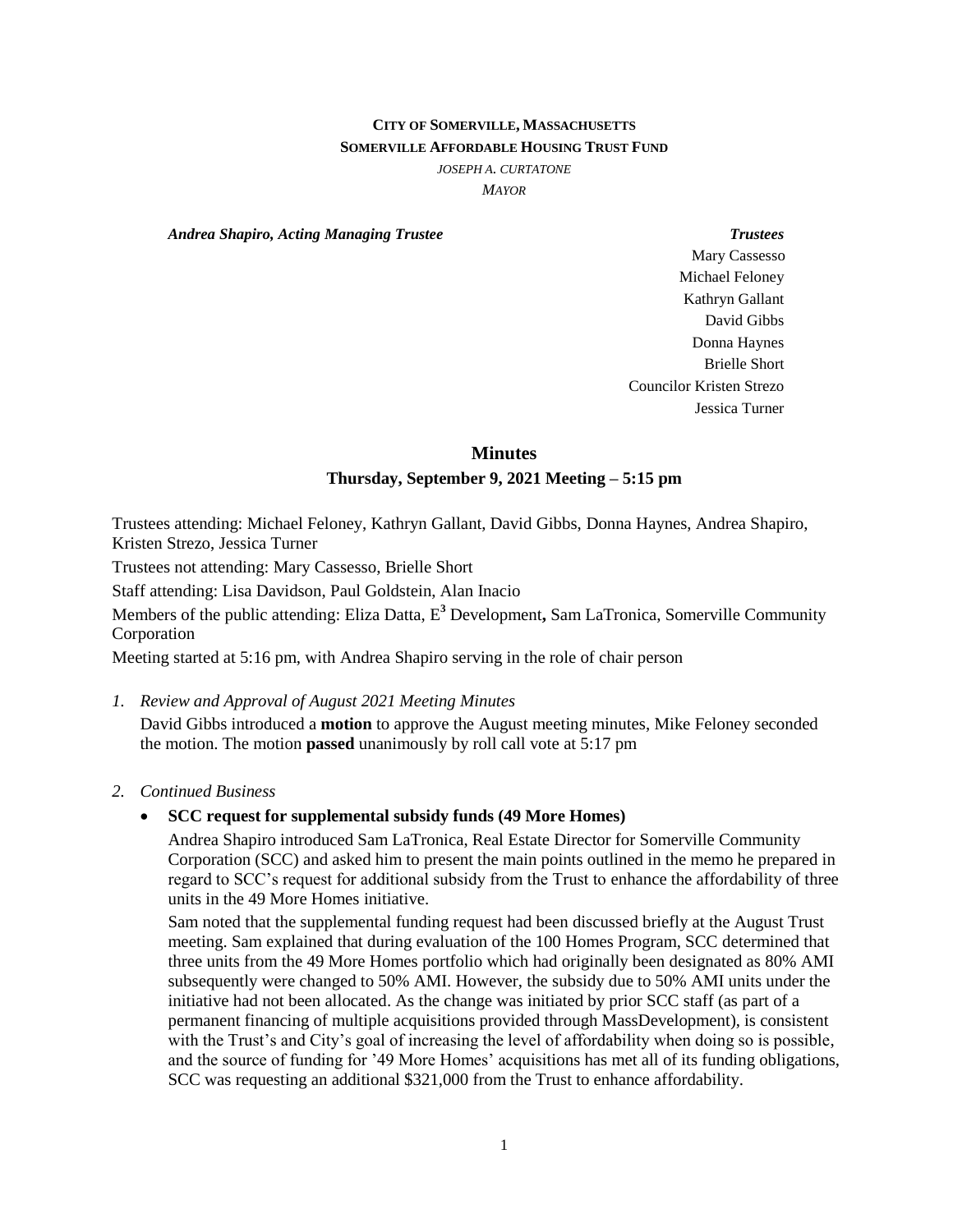Donna Haynes asked for further information on how SCC came to the conclusion as to subsidy due on the three units in questions. Sam explained that the issue was identified as part of SCC's review of past transactions, which he had reexamined during the overall analysis of the 100 Homes Program. While prior staff initiated the change, actual funding to support it had not been sought and therefore hadn't been secured.

Andrea asked if there was additional money available from Federal Realty Investment Trust (FRIT), the party that had entered into agreement with the City to act as the funding source for the units. Mike clarified that FRIT had fulfilled its obligations under that agreement, and that enhanced affordability for the three units involved was initiated by SCC.

Katie Gallant asked if these were the only units in the 49 More Homes portfolio which would require additional subsidy. Sam replied that to date these three units were the only ones he has identified as requiring additional subsidy. Sam further noted that deepening the affordability of units, specifically those at 100% AMI, is something that can be revisited with regard to the 100 Homes portfolio.

Andrea thanked Sam for his time, and Trustees proceeded to deliberate on SCC's request.

### *Sam left the meeting at 5:31 pm*

During deliberation some initial concern was expressed as to whether there was independent confirmation of the legitimacy of the request. Mike noted that once SCC called this particular issue to OSPCD's attention that Housing Grants Manager Lisa Davidson was able to verify SCC's findings through review of bond closing documents. Mike further noted that the current request is a retroactive one; its purpose is to catch up the units that have been operating at 50% AMI but were underwritten for 80%, so that in a real sense SCC is "owed" this subsidy.

David made a **motion** to vote in favor of SCC's request for additional subsidy. Donna seconded the motion, and the motion was **passed** unanimously by roll call vote.

# **Supplemental funding request for 31 Tufts Street (E <sup>3</sup> Development)**

Andrea confirmed Trustees had a chance to review the memo Eliza Datta had provided on a supplemental funding request for the 31 Tufts Street project, and invited Eliza to present. Eliza began by noting that she had provided a brief update on the status of the project and the financing gap E **<sup>3</sup>** was facing as of the Trust's August meeting. Eliza noted that she has made progress with MassHousing and DHCD in terms of securing additional funding for the project. MassHousing has committed an additional \$500,000.

Discussions with DHCD have not produced an actual dollar figure in terms of a commitment yet, but E<sup>3</sup> has received encouraging feedback on the likelihood of additional funds being available. Eliza explained she framed her request to the Trust around what else was needed to close the funding gap, and that the request was presented as a range (\$500,000-\$750,000) due to the uncertainty of the amount of additional funding DHCD would provide. Eliza closed by stating that a commitment from the Trust within that range would allow the project to stay on track for closing and construction, with units being delivered in late 2022 or early 2023.

Board member questions and responses from Eliza included the following:

o *What assurances would there be that this would be the last time E <sup>3</sup> would approach the Trust on this matter*? Eliza responded by noting that funding gaps like the one  $E^3$  is experiencing at 31 Tufts St. typically arise between the initial design and construction phases of the project. Eliza further noted that the plans have been advanced since the August meeting, and a contractor has been selected.  $E<sup>3</sup>$  s goal is to use the contractor's input to make sure that material and other costs are accounted for, and to have updated and final prices within the next two months. Eliza emphasized she was confident that the amount she had requested from the Trust would cover those costs.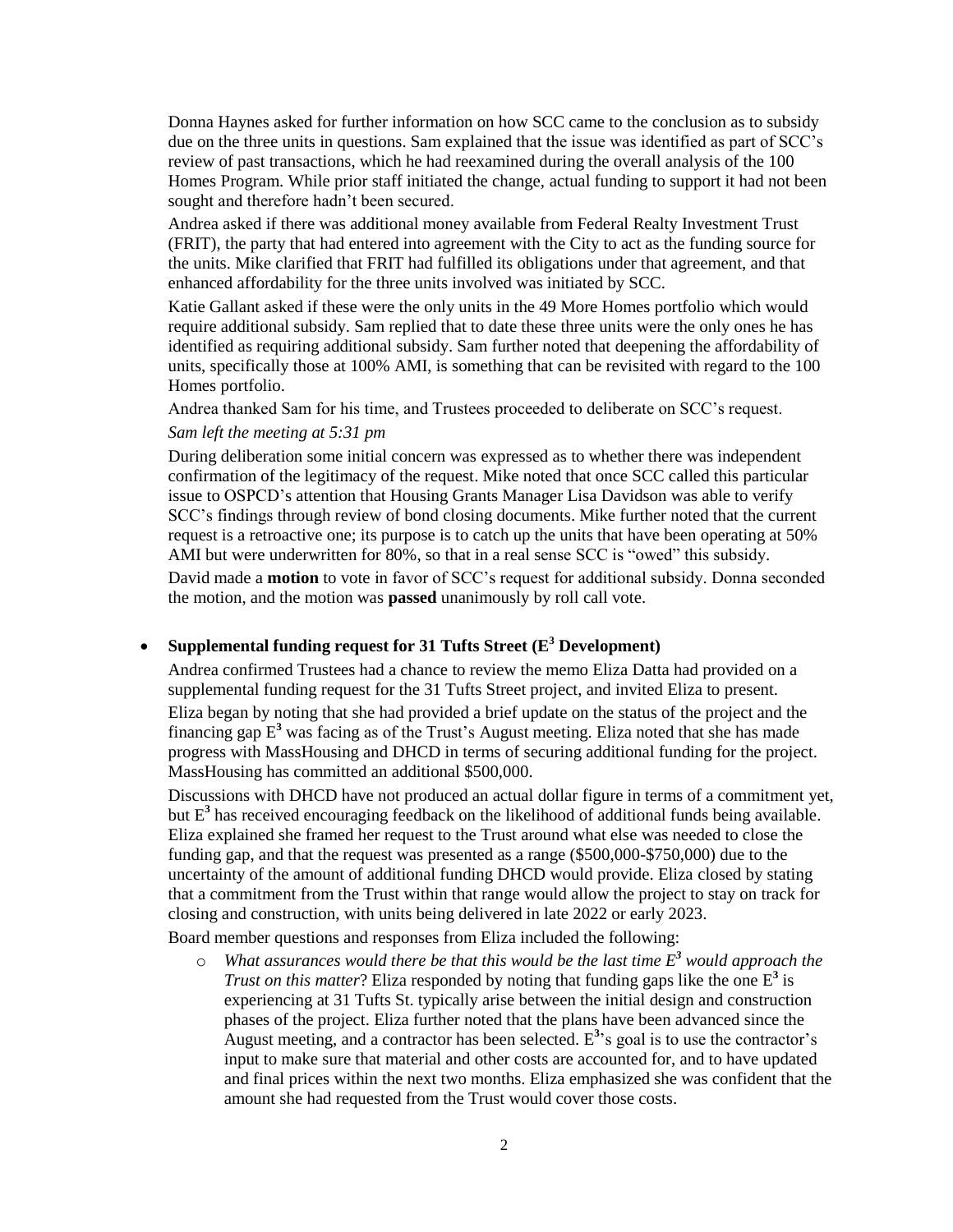- o *How much have costs increased due to the pandemic*? Eliza replied that the cost increase was fairly dramatic, with construction costs going from approximately \$250 a square foot to \$300/SF, a 20% increase. This is consistent with other recent projects' experience.
- o *How many of the construction jobs for 31 Tufts St. would be union jobs*? Eliza replied that the contractor she hired, Bald Hill Builders, was a woman owned company, but she can't know at this point of the number of union subcontractors that may win bids for the work. Eliza hoped to have an answer to that question by the fall.
- o *What would E 3 's expanded equity contribution to the project entail?* Eliza responded that  $E<sup>3</sup>$  is increasing its equity contribution by 50% for, and also noted that her development fee was significantly lower than the amount typically funded for projects of this kind.
- o *Has E 3 had other projects which had experienced similar funding gaps?* Eliza noted that E **3** has a project in Attleboro which now has a funding gap of two million dollars.
- o *Clarification was requested about the line items of funding sources presented in the memo, which showed the MassHousing Workforce funding actually decreasing*. Eliza responded by noting that the initial proposal included 10 units at 100% AMI, but the decision was made to go forward with more 80% AMI units, thus making the project ineligible for the initial amount of Workforce funding.

Andrea thanked Eliza for her presentation, and Trustees proceeded to deliberate on her request for additional funding for 31 Tufts St.

## *Eliza left the meeting at 6:00 pm*

Deliberation included the following questions and discussion by Trustees and staff:

- o *Housing Division staff were asked about existing City commitments for 31 Tufts St*. Mike noted that there has not been any HOME or CDBG funding committed to the project as of yet, and that the City's main contribution was to sell the parcel to  $E<sup>3</sup>$  at a fairly nominal cost, substantially below market value. Mike further noted that Lisa Davidson has been researching the possible use of HOME funds for 31 Tufts St. Alan Inacio confirmed Mike's understanding that CDBG funds, would not be an eligible source for new development it would most likely not be eligible for CDBG funds.
- o Trustees asked if they should consider this funding request after confirming the availability of HOME funds. Mike responded that the environmental review requirements for those funds could present obstacles in relation to the project's timeline, but noted a more concrete answer on that is warranted. Mike further noted that  $E<sup>3</sup>$  would like to be able to approach DHCD with a local commitment in hand in order to advance negotiations for additional State funds.

Mike suggested one way the Trust can approach this request so that  $E^3$  is able to continue engaging DHCD on additional funding is for the Trust to commit up to the minimum amount requested with the precise amount dependent on what is needed once additional funding sources (HOME, DHCD) have been confirmed. Mike expressed that neither the City or Trust would want to commit more local resources than necessary, and any funding exceeding \$500,000 could come from sources other than the Trust.

After discussion of how to best word a motion to reflect the goal of committing additional Trust resources to 31 Tufts St contingent on other sources of funding being pursued, the following **motion** was put forward:

The Trust is prepared to provide up to \$500,000 in supplemental funding with the conditions that the Trust will only fund up to the amount needed to close any remaining funding gap after additional State and City funds are pursued. The motion **passed** by roll call vote, with Kristen Strezo abstaining.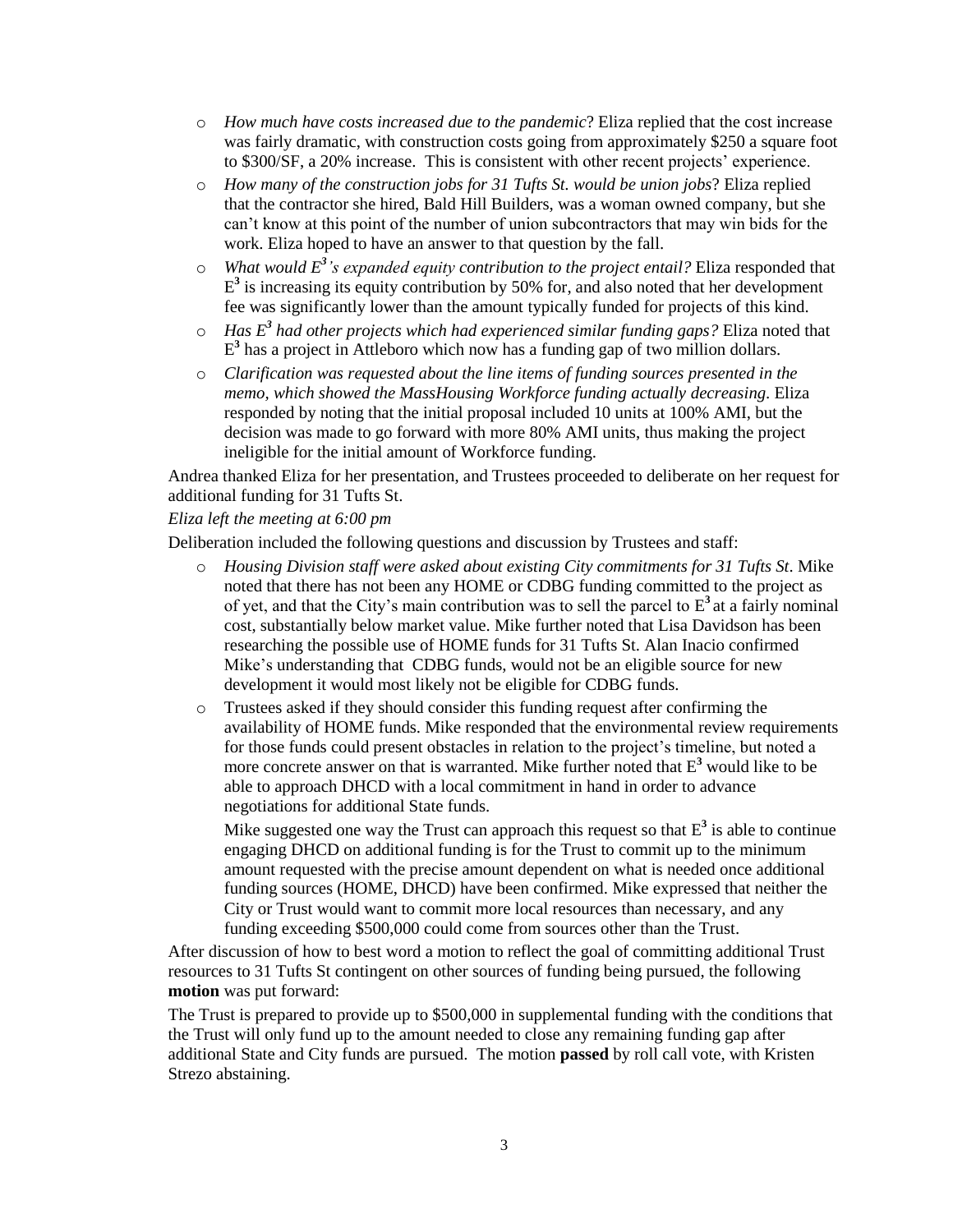#### *3. Communications*

# **Powers & Sullivan FY18 and FY19 financial review (Director of Administration and Finance, Alan Inacio)**

Andrea introduced Alan Inacio, Director of Administration and Finance for OSPCD, to share the completed financial review for the 2018 and 2019 fiscal years conducted by Powers & Sullivan. Alan began by noting that these financial reviews must be done in sequential order, and as such skipping a year to get to the most current time period is not possible. Alan explained that the Trust's aggregate balances are audited annually and reconciled through the City's annual audit. The financial review being shared today is a deeper review of transactions which have been tested to make sure they met City standards.

Alan continued, noting that various Trust revenue sources and expenses were tested by Powers & Sullivan, including selected loan transactions and mitigation revenue. The testing yielded no findings, and the only other item of note Alan brought up from the review was that the City incurred no financial loss with the Wheatland Street transaction (described in the review). Trustees had no questions, and thanked Alan for presenting the review.

## **Trust staff salary contribution**

Alan gave a brief overview of the memo outlining the FY22 contribution from the Trust to staff salary, with Mike noting that the memo's purpose is to notify Trustees about the previously agreed upon yearly staff salary contribution. Alan noted the 10% contribution rate remained the same, but the position had been regraded leading to a higher base salary, and subsequently the dollar amount of the contribution would be higher than the previous year.

## **Updates on FY21 Contracts, Home Rule Petition, Strategic Visioning, and Board Reappointments**

- o **Contracts.** Paul updated Trustees on the status of contracts for FY21 CPA awards, and noted Housing Division staff is currently reviewing 6 of the 7 contracts received back from vendors before routing them through City Hall for additional signatures.
- o **Home Rule Petition.** Paul noted there was not much new information to report, other than that that the Mayor's legislative liaison had passed along contact information for the chairs of the Committee on Housing and noted Trustees were welcome to reach out directly. Paul offered to draft a letter on behalf of the Trust which could be sent directly to the chair persons.

Andrea asked if Trustees' were would like to submit a letter in an effort to help push the Committee to take action regarding the HRP, and noted that inaction to date has hindered the ability of the Trust to implement programs which would benefit those hit hardest by the pandemic. Mike brought up that in the past a letter was sent from the Managing Trustee to convey support for the, and suggested that correspondence as a template for drafting a new letter. Jess voiced her support for pressing the Committee to act on the HRP, noting that the housing instability brought on the pandemic seemed to be a perfect reason to push the HRP through, and that rental assistance, which she is need of, is a crucial component of housing assistance programs and anything that can be done to streamline that assistance would be beneficial to those in need.

o **Strategic Visioning.** Paul noted that once feedback from the City's Purchasing Department had been incorporated into the draft of the Request for Price Quotations for Services, the document would be ready to be distributed to a list of consultants to solicit quotes. Mike followed up Paul's update noting that in the past, Housing staff had shared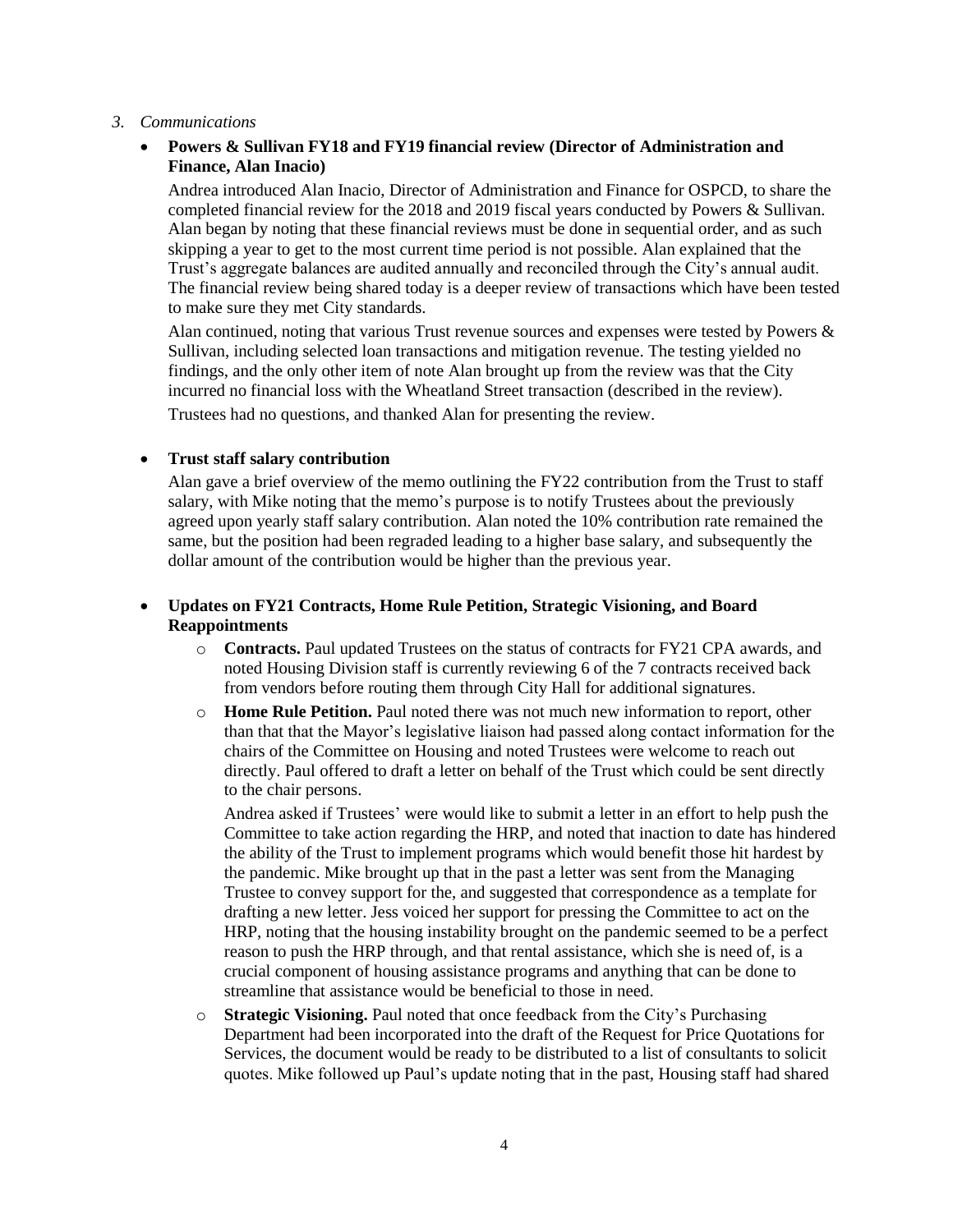a draft document with Trustees and asked for feedback by a certain date if it the document was to be made public prior to the next Trust meeting.

Andrea noted her hope that there would be a resolution to the HRP before the next Strategic Visioning, but did not want the effort to be impeded further. Andrea asked staff if Jenn Goldson had any suggestions on that issue. Mike noted that wasn't raised with Jenn, but staff could follow up on that point. Mike went on to note the timeline suggested by Jenn was 6 months, and hoped that he HRP would be resolved within that period. Andrea asked if there would be multiple proposals to evaluate. Mike responded noting that would depend on how many responses were received once the Request for Price Quotations for Services is issued. Mike further noted that it is his understanding that Jenn is one of only a limited number of consultants who handles this specific type of project.

Trustees discussed how many consultants should receive the solicitation for quotes, and also discussed whether the HRP should be included in the Strategic Visioning plan. Trustees agreed that the HRP was a vital component to Strategic Visioning, and asked staff to follow up with Jenn on including the HRP despite its unresolved status.

o **Board Reappointments.** Mike noted that he had continued to seek updates on the status of reappointing Trustees not already in the queue to move forward. Efforts to date have not yielded any results. Mike noted that other boards and commissions who have outstanding quorum issues are being dealt with first, and continued by noting he has expressed the Trust's concerns to OSPCD Executive Director George Proakis about the issue of a quorum and that Trustees are eager to move forward with the reappointment process. Mike reiterated to Trustees that despite the lack of progress, all Trustees are still serving in good standing as hold overs regardless of their terms expiring, and that the reappointment process for Mary Cassesso and Donna had begun. Mike noted that Trustees could reach out directly to George with further questions on the matter, and Trustees indicated they will do that in the near future.

### *4. New Business*

#### **Financial report(s) review (CPA Account and Non CPA Account, July, 2021)**

Paul presented financial reports of the Trust's CPA and non-CPA accounts for the month of July. Paul noted that there was relatively little activity for both accounts during July, due to the City's financial tracking system being closed for the transition to the new fiscal year. Paul did point out that each account had a transfer of expenses to the City's general fund.

Andrea made a **motion** to accept the financial reports, which was seconded by David, and **passed**  unanimously by roll call vote.

### *6. Announcements*

There were no announcements.

*7. Adjournment* 

The meeting was adjourned at 7:10 pm.

*Next Meeting Date-The next meeting date will be October 14, 2021 at 5:15pm. It will be held remotely using Zoom. Instructions to join the meeting will be provided on the meeting agenda posted at City Hall and on the City's website*